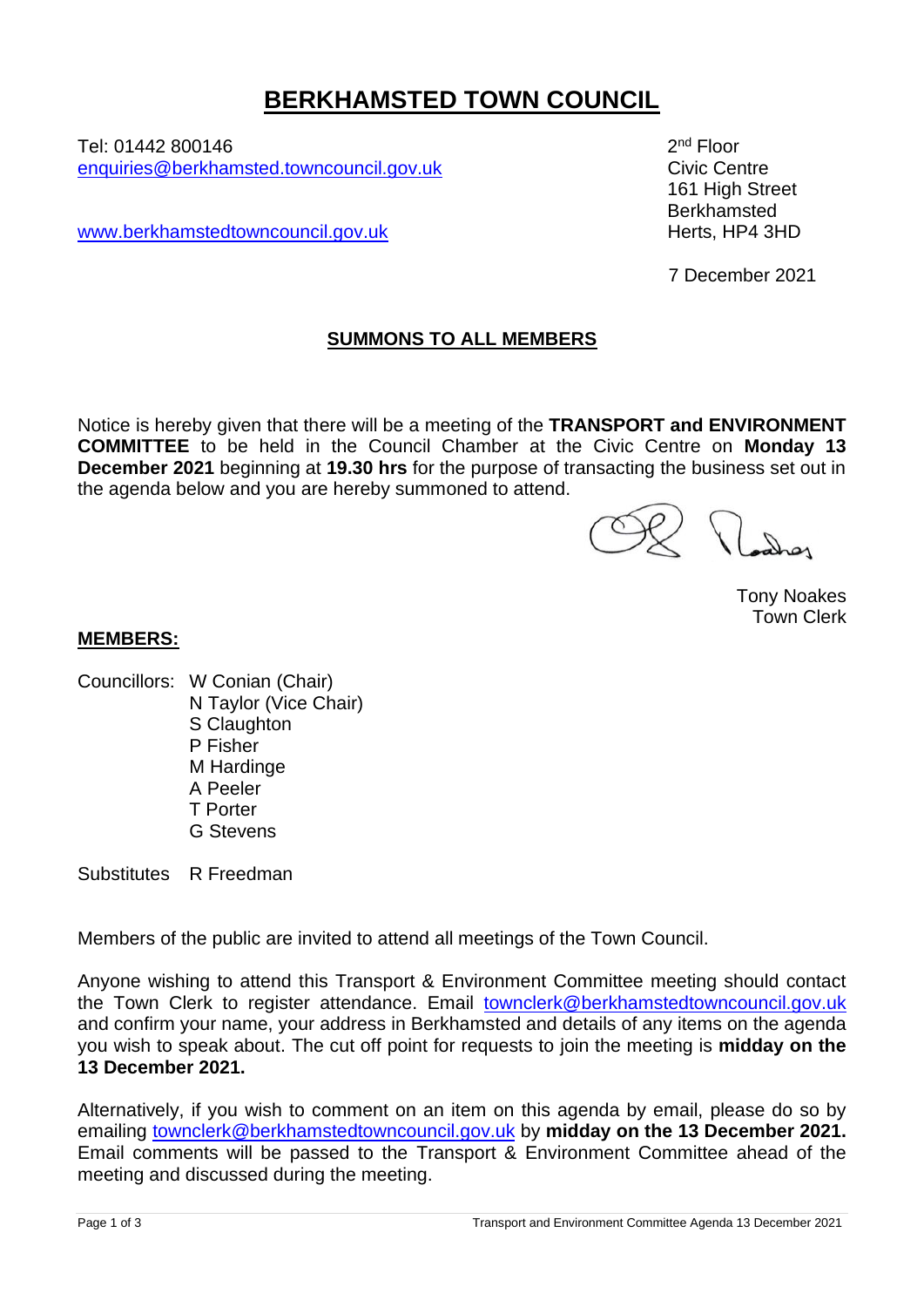## **AGENDA**

- **TE 52/21** To receive **apologies for absence**
- **TE 53/22** To receive **Declarations of Interest** regarding items on the agenda

**TE 54/22** To **approve the minutes of the previous meeting** held on 11 October 2021

**TE 55/22 Actions from the previous meeting on 11 October 2021**

| <b>Reference</b> | <b>Action</b>                                                                                                 | <b>Complete</b> | Outstanding -<br><b>Responsibility</b> |
|------------------|---------------------------------------------------------------------------------------------------------------|-----------------|----------------------------------------|
| 44/21            | Berkhamsted Great Big Green Week event<br>2021 - 'Wash-up' feedback                                           | Yes             | Project Officer/Town<br><b>Clerk</b>   |
| 45/21            | Letter to Thames Water to raise concerns<br>about the level's sewerage discharge into the<br><b>Bulbourne</b> | Yes             | <b>Town Clerk</b>                      |
| 49/21            | Contact Waitrose to find out what plans they<br>have for EV charging at their Berkhamsted<br><b>Store</b>     | Yes             | <b>Town Clerk</b>                      |
| 50/21            | Air quality survey to be progressed                                                                           | Ongoing         | <b>Town Clerk/Project</b><br>Officer   |

- **TE 56/21 Chair's Communications**
	- (i) Angle Passage Flower Bed Thank you
	- (ii) Habitat Group Update
- **TE 57/21 Public Participation**

To suspend Standing Orders so that **members of the public might speak.**

## **REPORTS FROM OTHER BODIES**

- **TE 58/21 Hertfordshire County Councillor N Taylor**
	- (i) To **receive** an update report on HCC issues from Cllr N Taylor.
	- (ii) To **consider** any actions arising from the report.
- **TE 59/21 Berkhamsted Castle Trust**

To **receive** an update report on any issues relating to the above.

#### **TRANSPORT**

#### **TE 60/21 Bus Service ITT Consultancy Contract Award**

To **receive** and **note** an update on the Bus Service ITT Consultancy Contract Award process, including the preferred supplier response (this will be issued when finally approved by the Public Transport Scrutiny Committee).